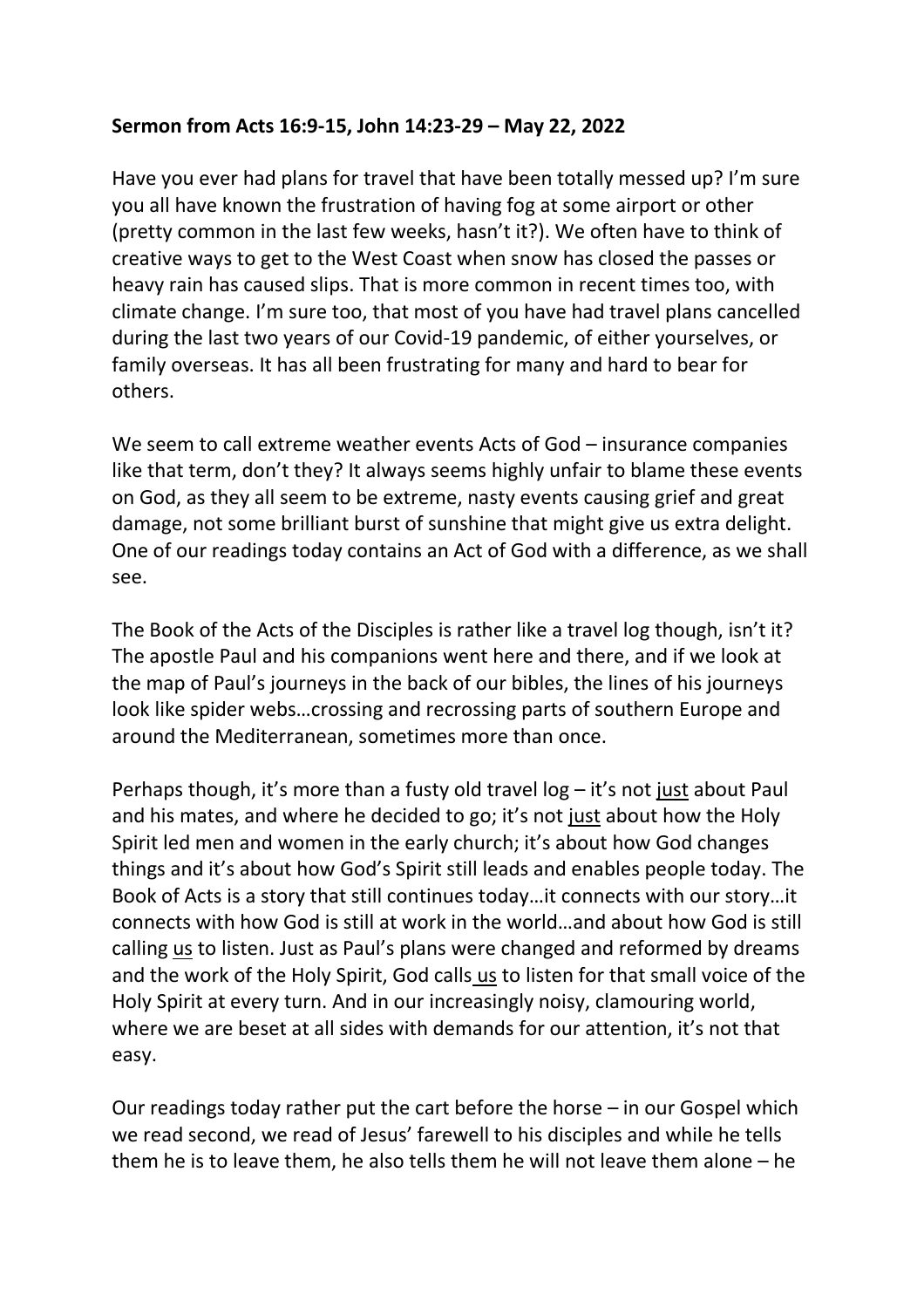will not leave them as orphans. He will send them the Holy Spirit to be their comfort and their guide as they go into the world and proclaim the Gospel. In v27 we read those comforting affirming words "Peace I leave with you; my peace I give you. I do not give to you as the world gives. Do not let your hearts be troubled and do not be afraid." This is a kind of backpack verse, where we hold on to it, store it up in our hearts, and bring it out when we are in need. Rather like the verses the vibrant young people from YWAM last week held on to which gave them immense strength in their ministries.

In our reading from Acts, the Spirit is already present, playing a life-changing role...perhaps the readings need to be reversed in our order of reading….

In Acts, we get a real example of how the Spirit disrupts and influences lives. Paul has been authorised by the church in Jerusalem to preach the Gospel to the Gentiles, but everywhere it just doesn't work out as he plans. We are told that the Holy Spirit blocked Paul's intended journey, I'm going to read from v6, before our reading begins today….personally I think the reading should begin here anyway….(read from bible)

Interestingly, In v 10, the narrative changes from the personal pronoun 'they' to 'we' and 'us'. Who are the 'we'? We know that this part of Acts covers Paul's journeys. Silas is present, and we read in the beginning of Chapter 16, they decide to take Timothy. Luke is mostly supposed to be the author of Acts, so I imagine he is there too. Quite a band of disciples together.

We read that the Holy Spirit wouldn't allow Paul and his companions to preach in the region of Phrygia and Galatia, and blocked them from preaching in Asia Minor or Bithynia as it was called. That was an unexpected change of travel plans.

Sometimes God does that though, doesn't he? Changes our plans, changes what we desire, closes a door, opens another, blocks us from going in a particular direction. Many of us I'm sure, have experienced this, and sometimes it's hard to understand. Sometimes God tells us 'no' perhaps so we can say 'yes' to something else.

Sometimes we have to push our boat into the water, and trust that God's hand is on the tiller. Just as Jesus tells the disciples in our Gospel reading, not to be afraid; he will not leave them on their own, we understand that God is with us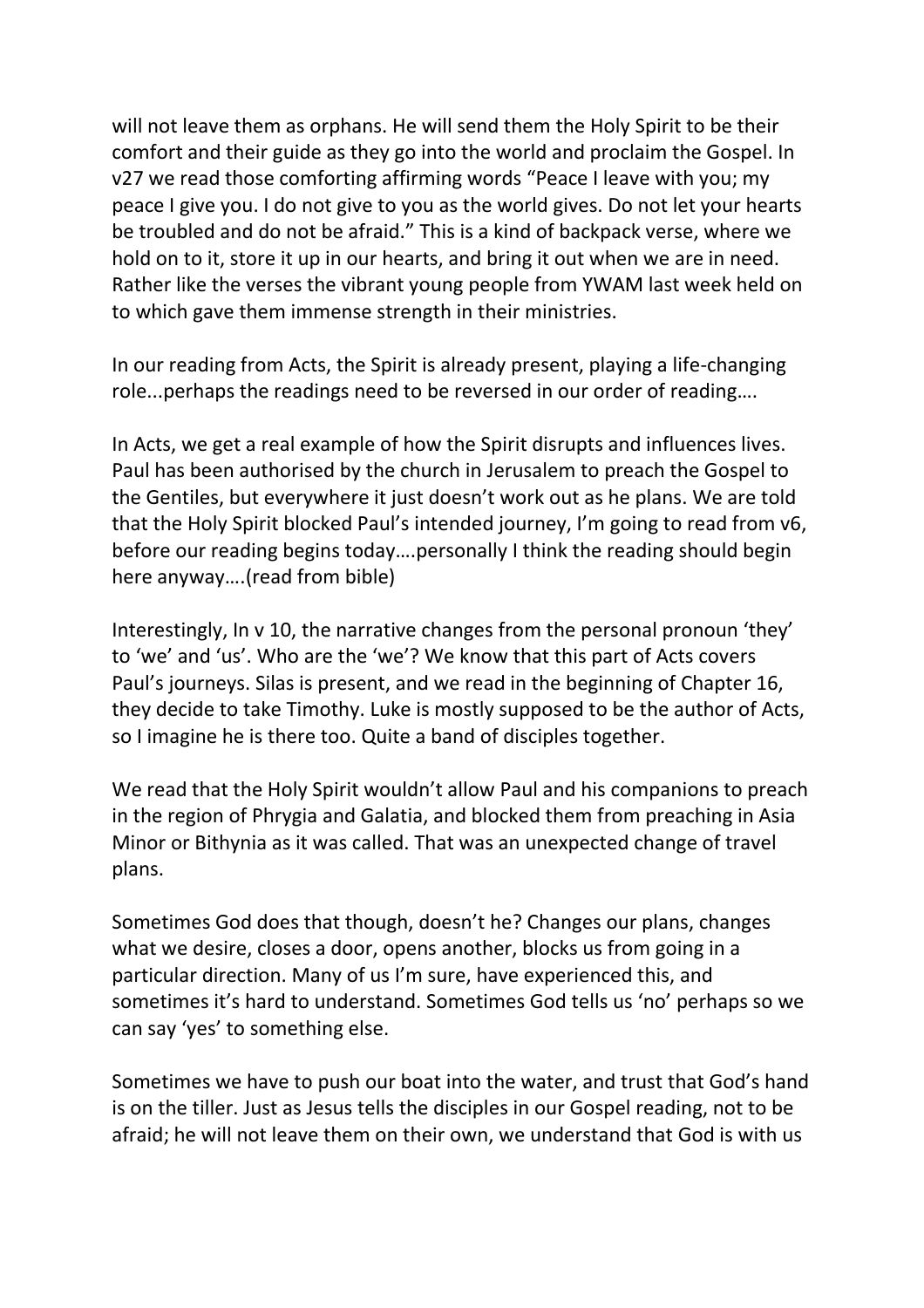every step of the way. At times the call of God comes when the Spirit blocks us from going in a certain direction…and that is how it is with Paul.

At this stage Paul is in Troas, in what is today, Western Turkey. He has a vision – he sees a man from Macedonia (northern Greece today), who begs him to 'come over and help us.' This 'over' is no easy journey, right across the Aegean Sea. Paul heeded the call in v10 'concluding that God had called them to preach the gospel to them'. They make their way to Philippi, across the sea from Turkey, to the present-day Balkans.

Philippi was actually a Roman colony. Paul had always spoken in synagogues, where at least people had heard of the God of Abraham, Isaac and Jacob. But in Philippi there were no synagogues. Where to go? This journey that had begun in uncertainty looked to be continuing in that way.

On the Sabbath they finally decide to go outside the gate of the city to the river, where they felt there might be a place of prayer. Here they meet a group of women, and are welcomed. Paul sits and talks to them. That in itself is quite extraordinary…in this day, it was a breach of religious tradition…men did not speak to women who were unknown to them…it parallels Jesus' conversation with the Samaritan woman. It is the marvellous work of the Holy Spirit, and in such a delightfully culturally inappropriate way!

Among the women is one called Lydia. She is originally from the city of Thyatira in Asia Minor. It is extraordinary, a woman, and one from Asia Minor (or Turkey), where Paul had come from, becomes Paul's first convert in Europe. That Spirit!!!

Lets look at Lydia, for it is quite an incredible story. We are told simply that she is 'a dealer in purple cloth' v14. There does not seem to be a man in the household…she is obviously the head of the household and the owner of the business. Lydia was born and raised in an industrial dye ghetto in Thyatira…originally the dye to make purple cloth was made from a painstaking process using a particular shellfish, and it made the cloth very expensive. The only people who were able to afford this purple cloth were the wealthy elite or royalty. But artisans from Lydia's hometown discovered how to make a purple dye from the root of common shrubs, called madder. The cloth became cheaper and was much in demand. Lydia was part of this industry. She may well have been originally very poor, and maybe she moved over the Aegean Sea to Philippi with her skills in order to sell to a bigger market. In any case, she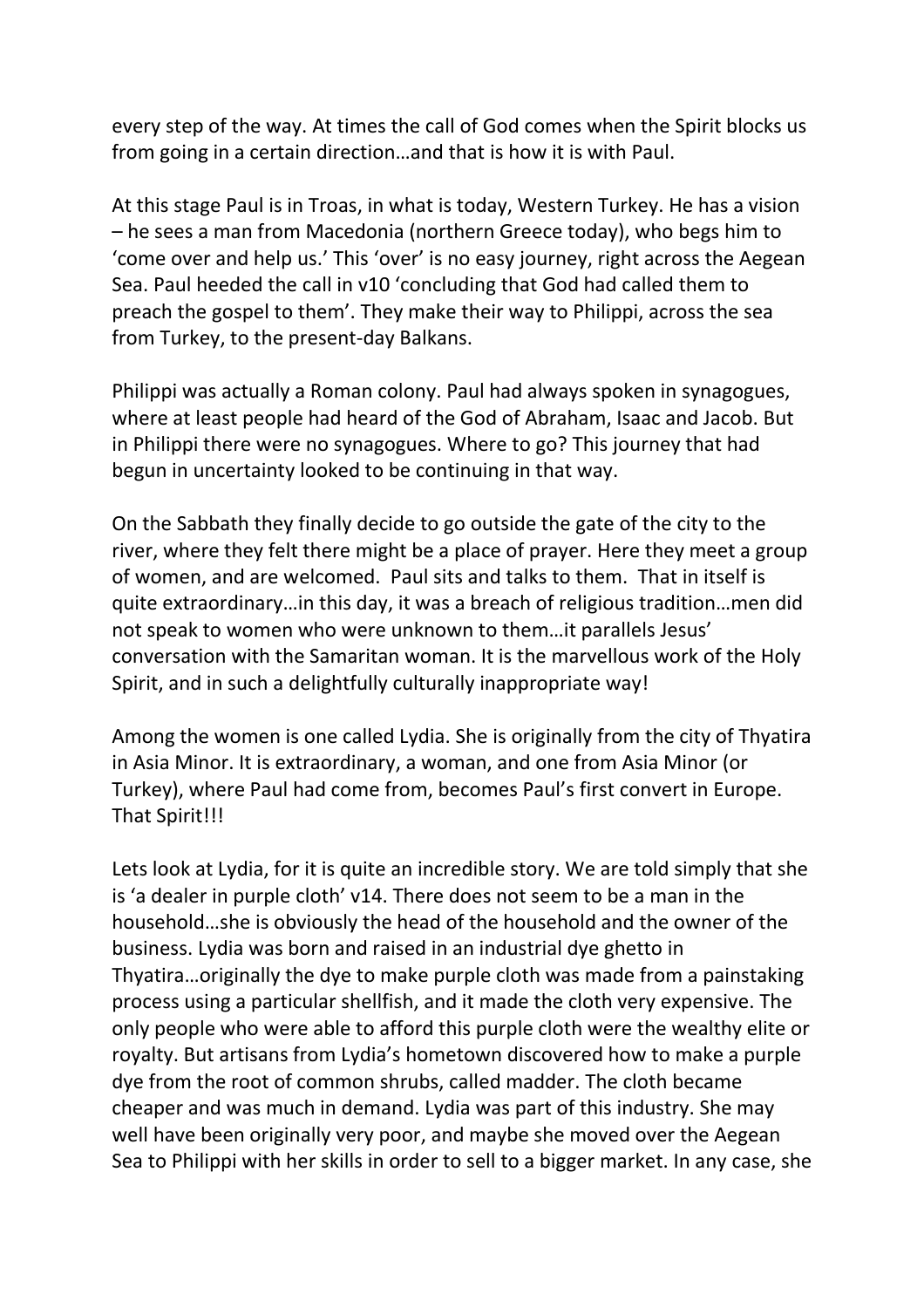prospered as an independent woman, and became an influential one, later able to decide for herself and her household to be baptised.

Lydia obviously knew and was 'a worshipper of God' v14. There were many in these areas who appreciated and worshipped the God proclaimed by the Hebrews, but they did not make the formal step of becoming a part of the Jewish religion. She listened intently to Paul, and as we read 'the Lord opened her heart.' Due to God's grace alone, Lydia and her whole household believed and were baptised.

And so we see in this story the theme of openness to the workings of the Holy Spirit: a new geographical direction was opened to Paul, and in turn the Spirit opened Lydia's heart to the Gospel proclamation. Lydia went from being a worshipper of God as proclaimed by the Jews, to being a disciple of Jesus. The Good News of Jesus was welcomed by this extraordinary woman and her community.

This is a story of amazing grace…from beginning to end God sets the pace. God sets the direction, and God determines the results.

But wait, there's more! Immediately after her baptism, Lydia wanted to do something…she 'prevailed' upon the disciples to come to her home and accept her hospitality 'if you consider me to be a believer of the Lord, then come and stay in my house'.

It gives us food for thought. I wonder how our own practices of hospitality that are so much a part of our lives (or were before Covid!), helps us extend God's kingdom to others. The practice of sharing a cuppa or a meal, breaks down divisions and barriers and enables us to get to know others better. I think Ruth and Josh's endeavours with young people using the power of love, and the Gospel, together with hospitality, are a great initiative, and go back to the heart of the early church.

We are now near the end of the Easter season, but we continue to be reminded that the Spirit of the risen Lord continues to welcome people into the kingdom. God welcome us into his loving and welcoming arms, and we in turn welcome others in the name of Jesus, all disciples together.

When Lydia opened her heart and her home to the gospel, and ministered to Paul and his companions, it was the beginnings of what would become a great